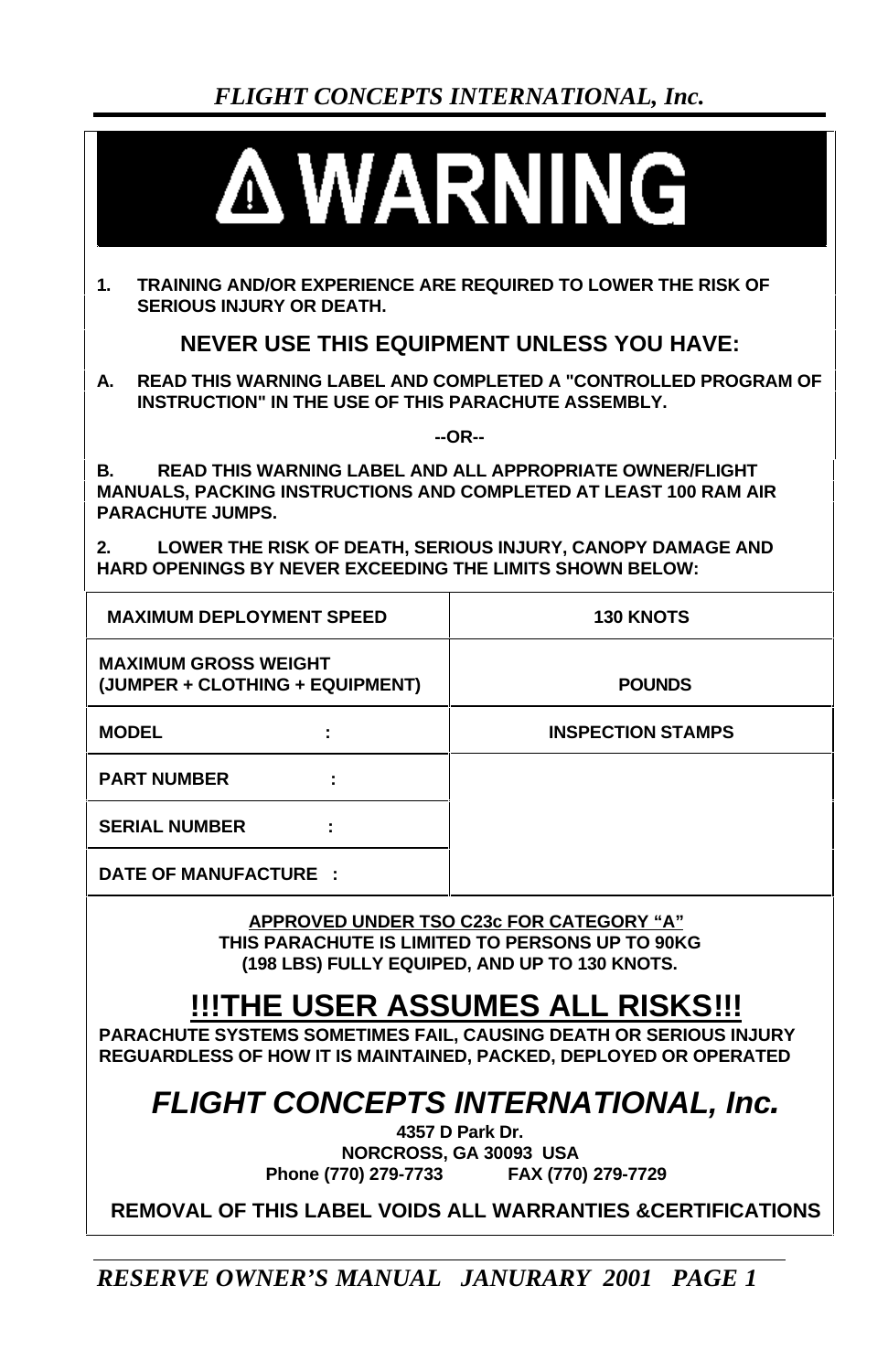

**1. TRAINING AND/OR EXPERIENCE ARE REQUIRED TO LOWER THE RISK OF SERIOUS INJURY OR DEATH.**

**NEVER USE THIS EQUIPMENT UNLESS YOU HAVE:**

**A. READ THIS WARNING LABEL AND COMPLETED A "CONTROLLED PROGRAM OF INSTRUCTION" IN THE USE OF THIS PARACHUTE ASSEMBLY.**

**--OR--**

**B. READ THIS WARNING LABEL AND ALL APPROPRIATE OWNER/FLIGHT MANUALS, PACKING INSTRUCTIONS AND COMPLETED AT LEAST 100 RAM AIR PARACHUTE JUMPS.**

**2. LOWER THE RISK OF DEATH, SERIOUS INJURY, CANOPY DAMAGE AND HARD OPENINGS BY NEVER EXCEEDING THE LIMITS SHOWN BELOW:**

| <b>MAXIMUM DEPLOYMENT SPEED</b>                                |  | <b>150 KNOTS</b>         |  |
|----------------------------------------------------------------|--|--------------------------|--|
| <b>MAXIMUM GROSS WEIGHT</b><br>(JUMPER + CLOTHING + EQUIPMENT) |  | <b>POUNDS</b>            |  |
| <b>MODEL</b>                                                   |  | <b>INSPECTION STAMPS</b> |  |
| <b>PART NUMBER</b>                                             |  |                          |  |
| <b>SERIAL NUMBER</b>                                           |  |                          |  |
| DATE OF MANUFACTURE :                                          |  |                          |  |

**APPROVED UNDER TSO C23c FOR CATEGORY "B" THIS PARACHUTE IS LIMITED TO PERSONS UP TO 115KG (254 LBS) FULLY EQUIPED, AND UP TO 150 KNOTS.**

# **!!!THE USER ASSUMES ALL RISKS!!!**

**PARACHUTE SYSTEMS SOMETIMES FAIL, CAUSING DEATH OR SERIOUS INJURY REGUARDLESS OF HOW IT IS MAINTAINED, PACKED, DEPLOYED OR OPERATED**

*FLIGHT CONCEPTS INTERNATIONAL, Inc.*

**4357 D Park Dr. NORCROSS, GA 30093 USA Phone (770) 279-7733 FAX (770) 279-7729**

**REMOVAL OF THIS LABEL VOIDS ALL WARRANTIES &CERTIFICATIONS**

*RESERVE OWNER'S MANUAL JANURARY 2001 PAGE 2*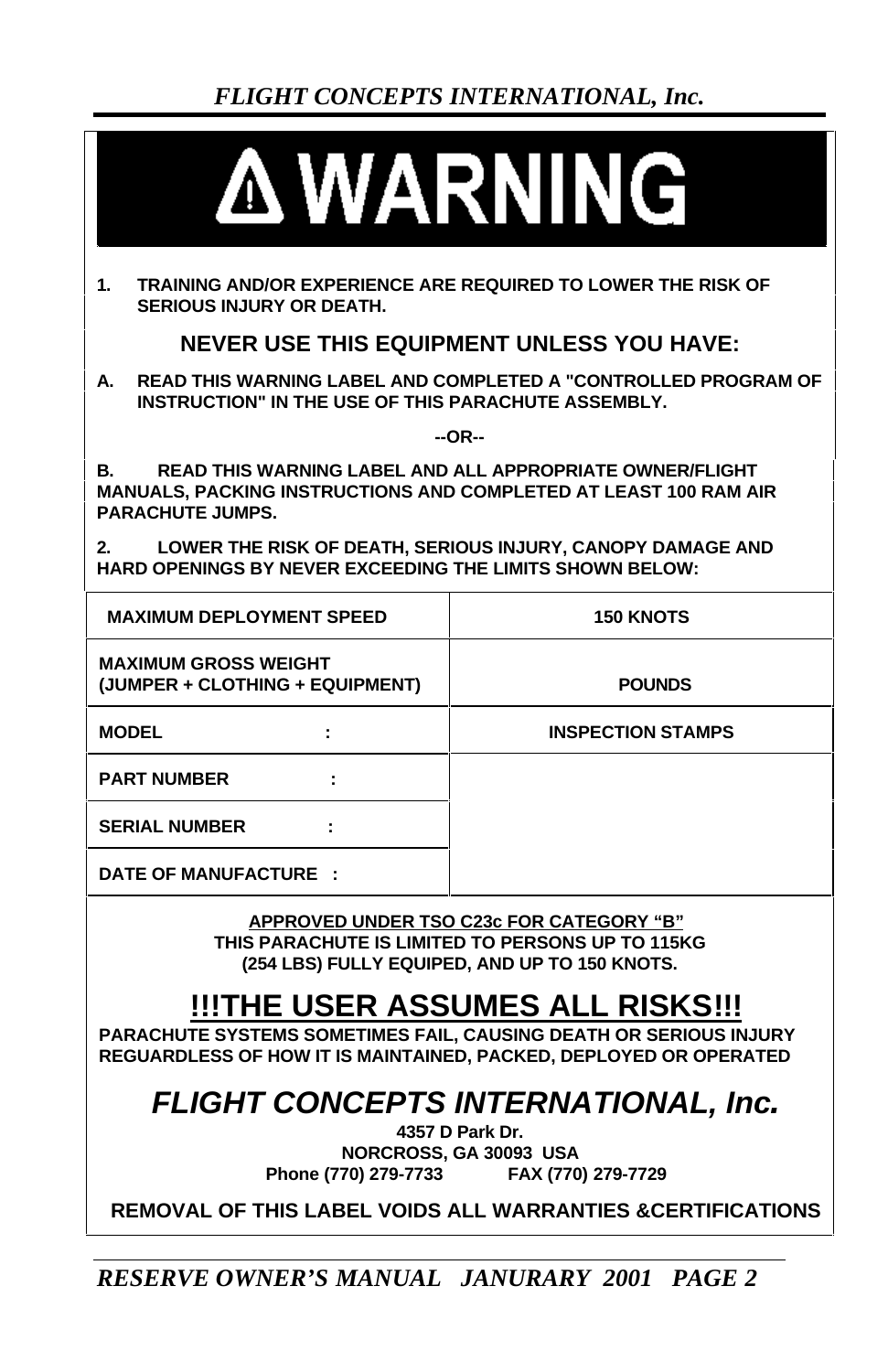# **TABLE OF CONTENTS**

| <b>Title Page</b>                          |                         |
|--------------------------------------------|-------------------------|
| Data/Warning Panel                         | 1                       |
| Data/Warning Panel                         | $\overline{2}$          |
| Contents                                   | 3                       |
| <b>About this Manual</b>                   | $\overline{\mathbf{4}}$ |
| <b>Policy Statement</b>                    | 4                       |
| <b>Parts List</b>                          | 4                       |
| <b>Statement of Compliance</b>             | 4                       |
| <b>Revision List</b>                       | 5                       |
| <b>Inspection Instructions</b>             | 6                       |
| <b>Specifications</b>                      | 9                       |
| <b>Trim Specifications</b>                 | 10                      |
| Canopy Assembly Instructions               | 11                      |
| Toggle Assembly Instructions               | 13                      |
| <b>Packing Instructions</b>                | 14                      |
| <b>Repair Instructions and Limitations</b> | 20                      |
| List of Materials and Replacement Parts    | 21                      |
| Operating Instructions and Limitations     | 22                      |
| Canopy Care and Maintenance                | 23                      |
| Warning - Disclaimer                       | 24                      |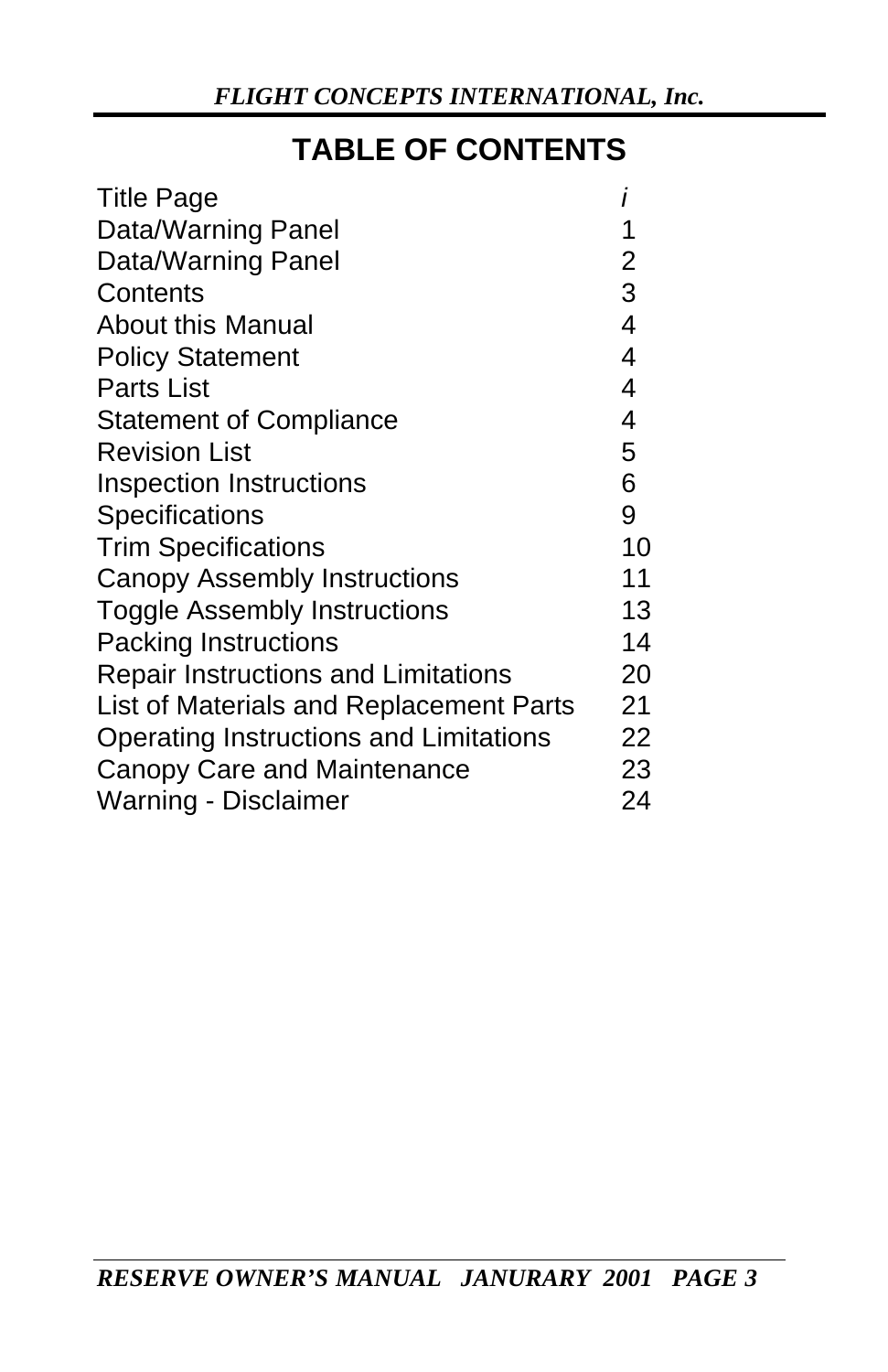### **ABOUT THIS MANUAL**

Please read this manual thoroughly before assembling, packing, and using your Flight Concepts International, Inc. reserve canopy. This manual will provide you with important information that will help you better use this product.

## **POLICY STATEMENT**

Flight Concepts International Inc. may change any of the announcements, information, policies, rules, or procedures set forth in this manual. This manual is updated as revisions occur and may not always reflect new or modified procedures and information. Statements in this manual may not be regarded in the nature of binding obligations on the manufacturer or the seller.

## **PARTS LIST FOR THE FLIGHT CONCEPTS INTERNATIONAL, INC. RESERVE**

Each Flight Concepts, Inc. Reserve Canopy includes the following components:

One (1) Canopy with suspension and control lines.

One (1) Slider.

Four (4) connector links (#5 Stainless-steel French Maillon Rapide). One (1) copy of the Flight Concepts reserve Canopy Owner's Manual.

### **STATEMENT OF COMPLIANCE**

The policies in this manual comply with the Federal Aviation Administration's Regulation, Part 21.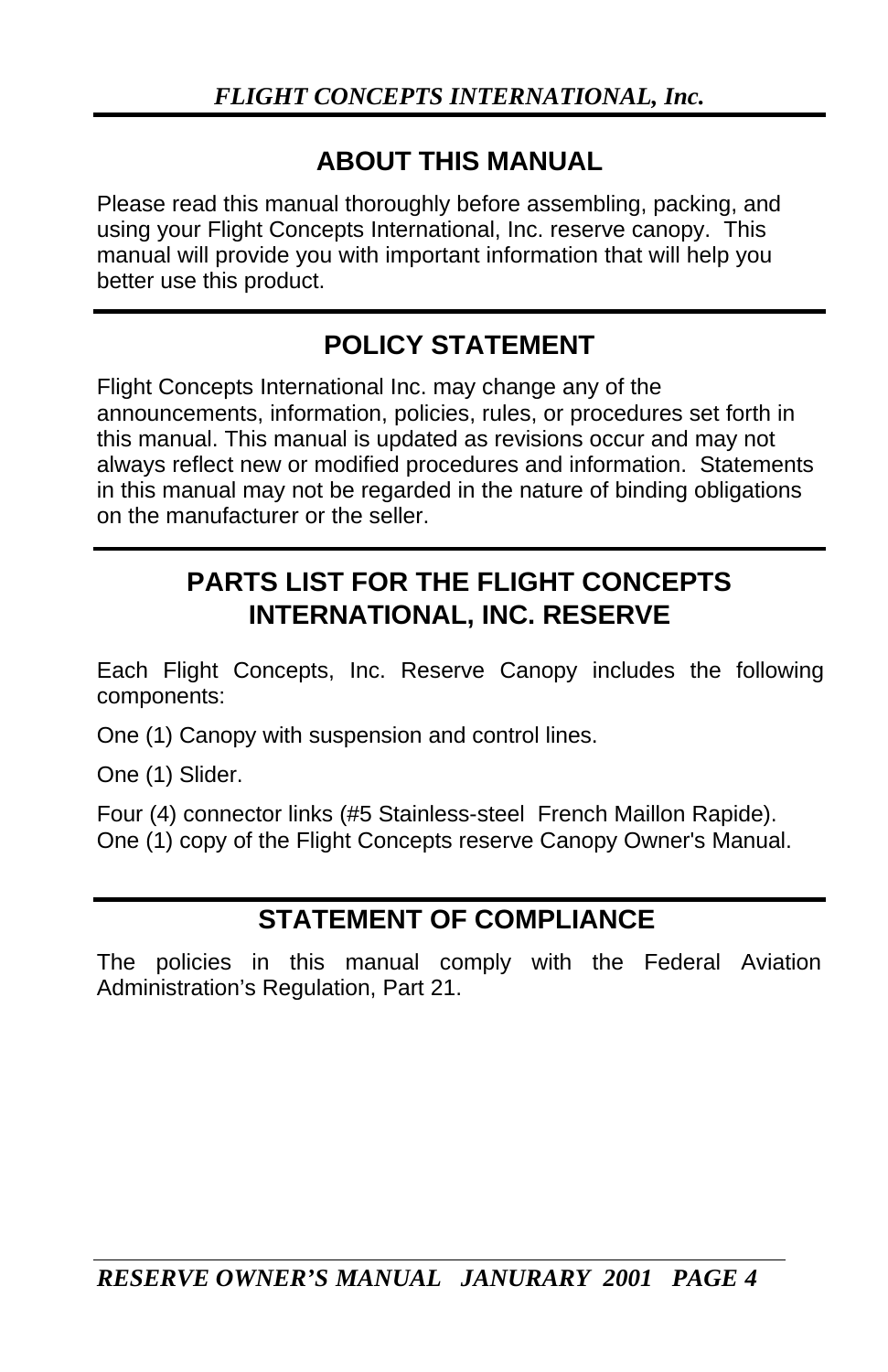## **REVISION LIST**

First Edition: March 1994

Second Edition: December 1999

Third Edition: December 2002

This owner's manual and/or the packing instructions may be revised from time to time by Flight Concepts International, Inc. without notice. Product owners should contact Flight Concepts International, Inc. periodically to insure the currency of this publication.

It is the intention of Flight Concepts International, Inc. to aid in the education of skydivers and the general public about safe parachuting practices. Therefore, this manual may be reproduced in whole, or in part by anyone wishing to do so.

Flight Concepts International, Inc. welcomes all comments about this manual, as they will help us to make future editions more complete and easier to use. Please put your suggestions in writing and send them to:

> Flight Concepts International, Inc. 4357 D Park Dr. Norcross, Ga. 30093 USA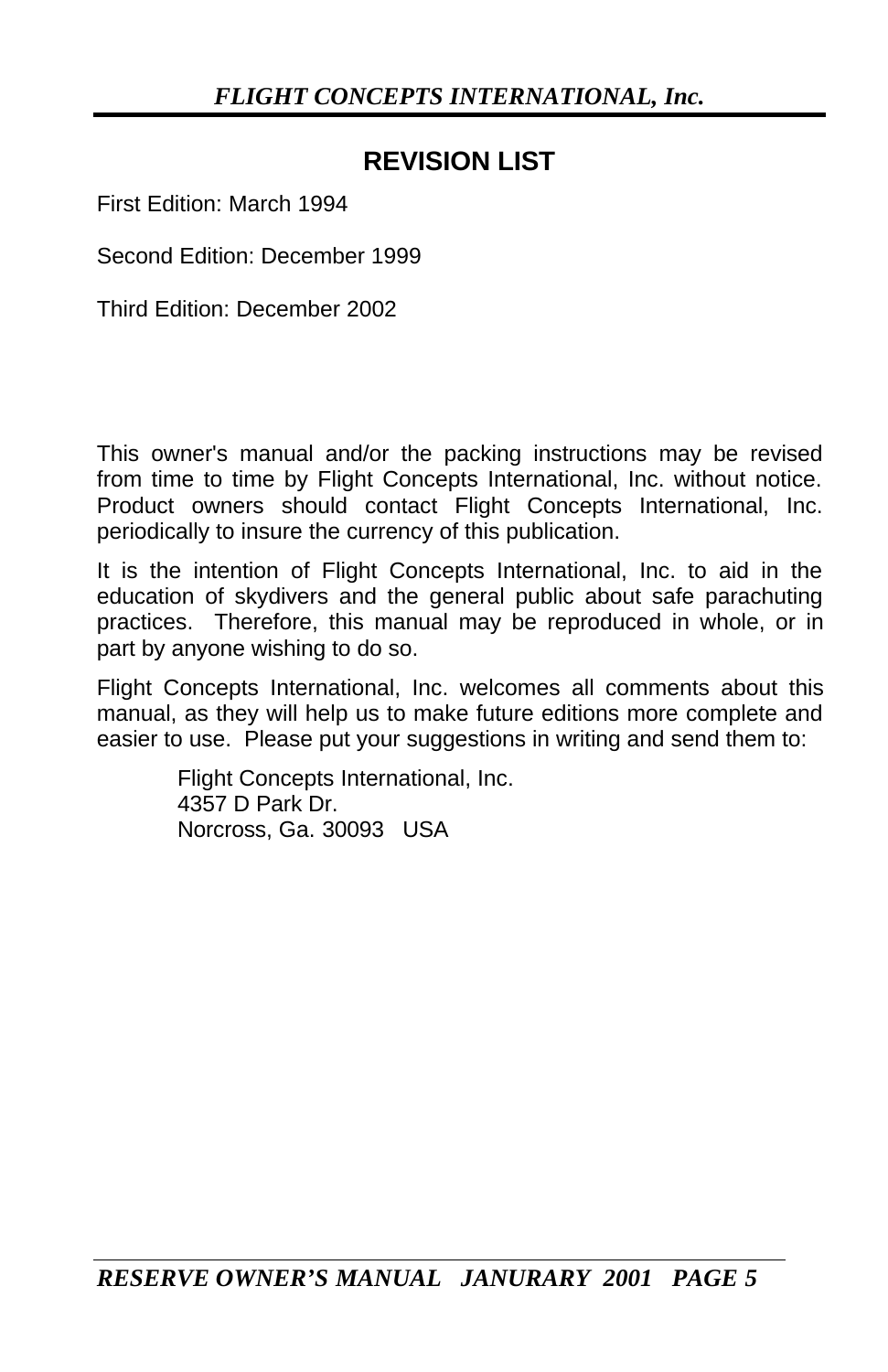### **INSPECTION INSTRUCTIONS**

NOTE: THE INSPECTION OF A FLIGHT CONCEPTS INTERNATIONAL, INC. RESERVE CANOPY PRIOR TO BEING ASSEMBLED INTO A PARACHUTE HARNESS/CONTAINER SYSTEM, OR DURING THE REPACK CYCLE CAN ONLY BE DONE BY THE MANUFACTURER OR AN FAA CERTIFIED SENIOR OR MASTER PARACHUTE RIGGER. ADDITIONALLY, TO INSURE THE CORRECTNESS OF THE INSPECTION PROCEDURE, THESE INSPECTION INSTRUCTIONS MUST BE FOLLOWED EXACTLY.

STEP 1.) Insure that all of the correct parts were received by checking the parts list.

STEP 2.) Prior to assembly, visually inspect each topskin and bottomskin panel for any defects, rips, stains, or any other damage to the canopy or its seams. If the canopy is being inspected after a deployment, be sure to inspect each panel very carefully for any possible damage that may have occurred during use.

STEP 3.) Visually inspect each rib. Start at the leading edge and move to the trailing edge by looking inside each half-cell. Inspect for any sign of defects, rips, stains, or any other damage to canopy or its seams.

STEP 4.) Visually inspect each cascade (finger-trapped line connection) to insure that they have been stitched correctly. Insure that all of the suspension lines are looped tightly onto the attachment point tapes on the bottomskin of the canopy. If a suspension line is not looped tightly, lightly pull the line away from the line attachment loop to tighten the knot around the line attachment point.

STEP 5.) Inspect the reserve slider for correct installation. (See Figure 1.) **NOTE:** This is a slider for a reserve canopy, there should not be any type of hole in this slider what so ever.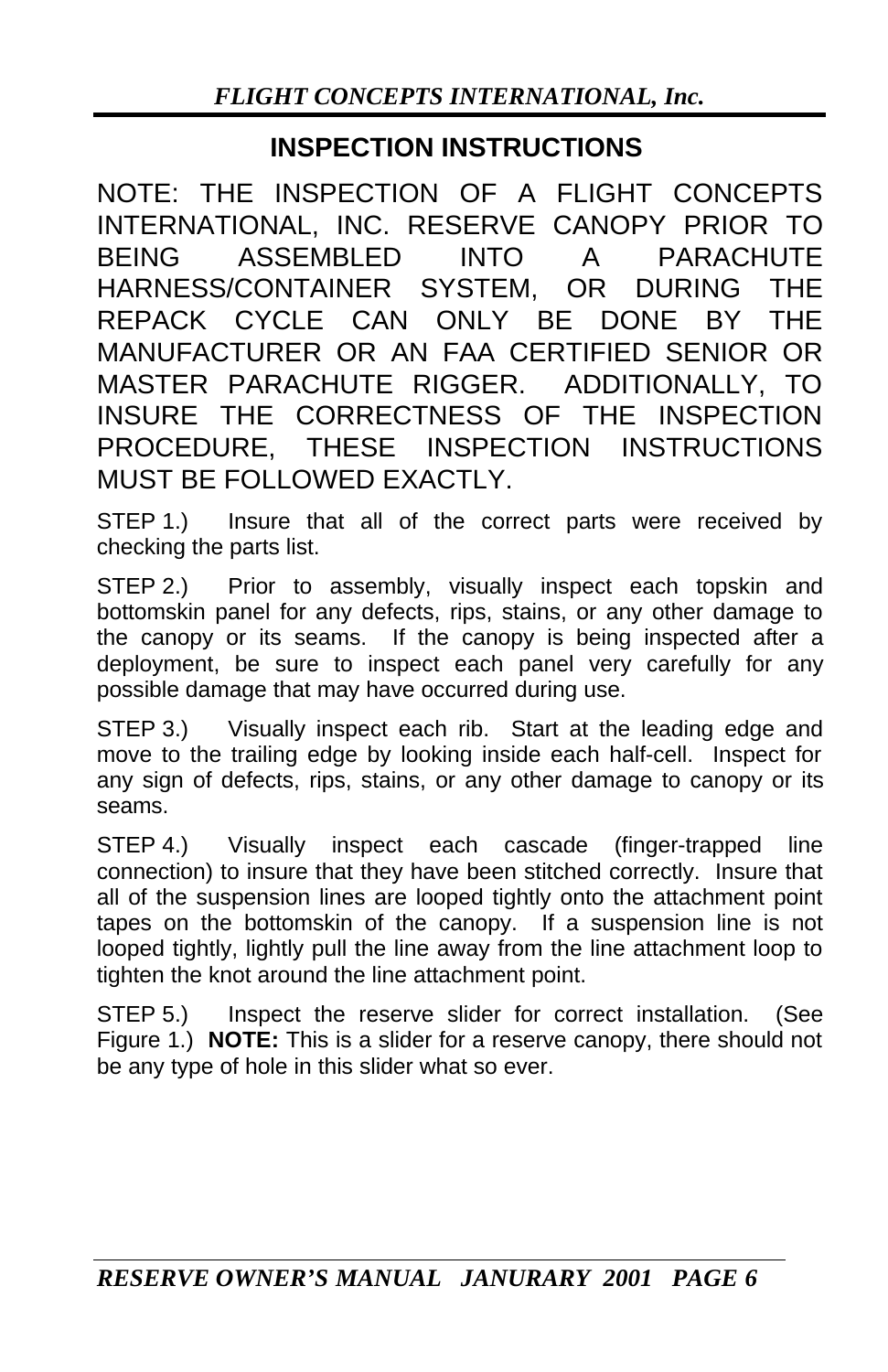

(Top view of reserve slider)

If the canopy is being inspected after a deployment, be sure to inspect the slider carefully for any damage, particularly around the inner surface of the grommets and the reinforcing tapes immediately around the grommets.

STEP 6.) Inspect the connector links, they should be #5 stainless steel "Maillon Rapide" French links. The safe working load imprinted on the link should be 450 KG. Look for burrs, nicks or any other abnormality that may indicate a flaw in the link. If you find any type of burr, it can be removed with fine emery cloth. **WARNING!** Do not use substitute links.

STEP 7.) Anchor all four connector links to the same point. Pull tension on the lines to perform a trim check according to the trim specification chart for the particular canopy model. (See "Trim Specifications" in this manual)

STEP 8.) Inspect the suspension lines and the control lines for proper continuity. Look for any frayed or damaged areas. If the canopy is being inspected after a deployment, be sure to inspect the lines carefully for any damage, particularly around the connector links. Each line group must be routed to its connector link without any twists, and without passing under, around, or through any other line group.

STEP 9.) Inspect the harness/container system according to the manufacturer's instructions. Inspect the control line guide rings on the back of the reserve rear risers, to insure smoothness, and to look for cracks or burrs.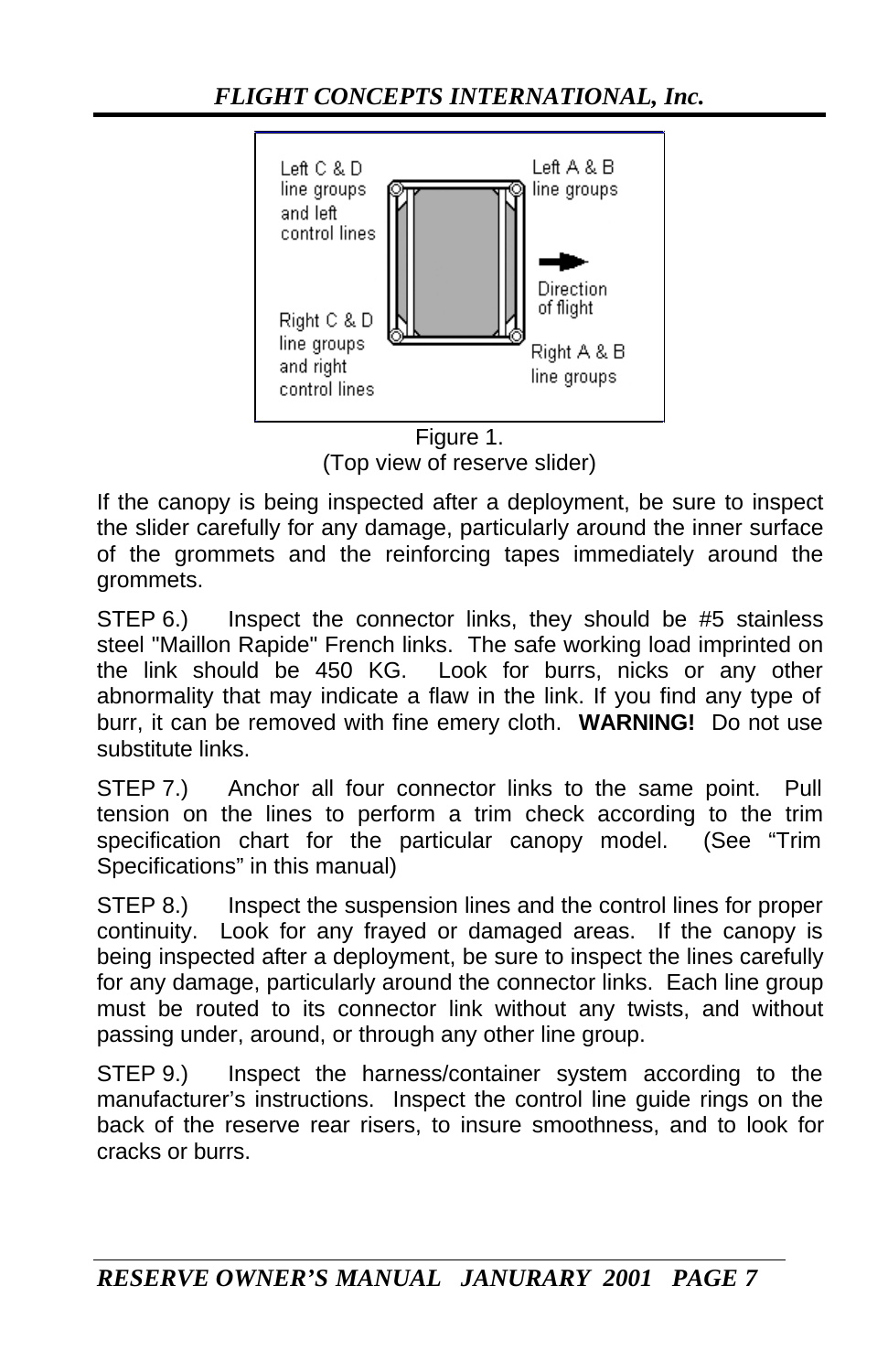**NOTE:** To assure the proper trim when the brakes are set, measure the distance from the fold at the top of the rear riser to the control line guide ring. The ring must be attached 4" below the fold and on the back of each rear riser. This is a P.I.A. (Parachute Industry Association) standard. If the ring is attached at a different measurement, the break setting of the reserve canopy must be modified to insure correct canopy trim is maintained. (Contact Flight Concepts International, Inc. for additional instructions)

The reserve inspection process is now complete; the canopy may be assembled on to a harness/container system if no problems were discovered.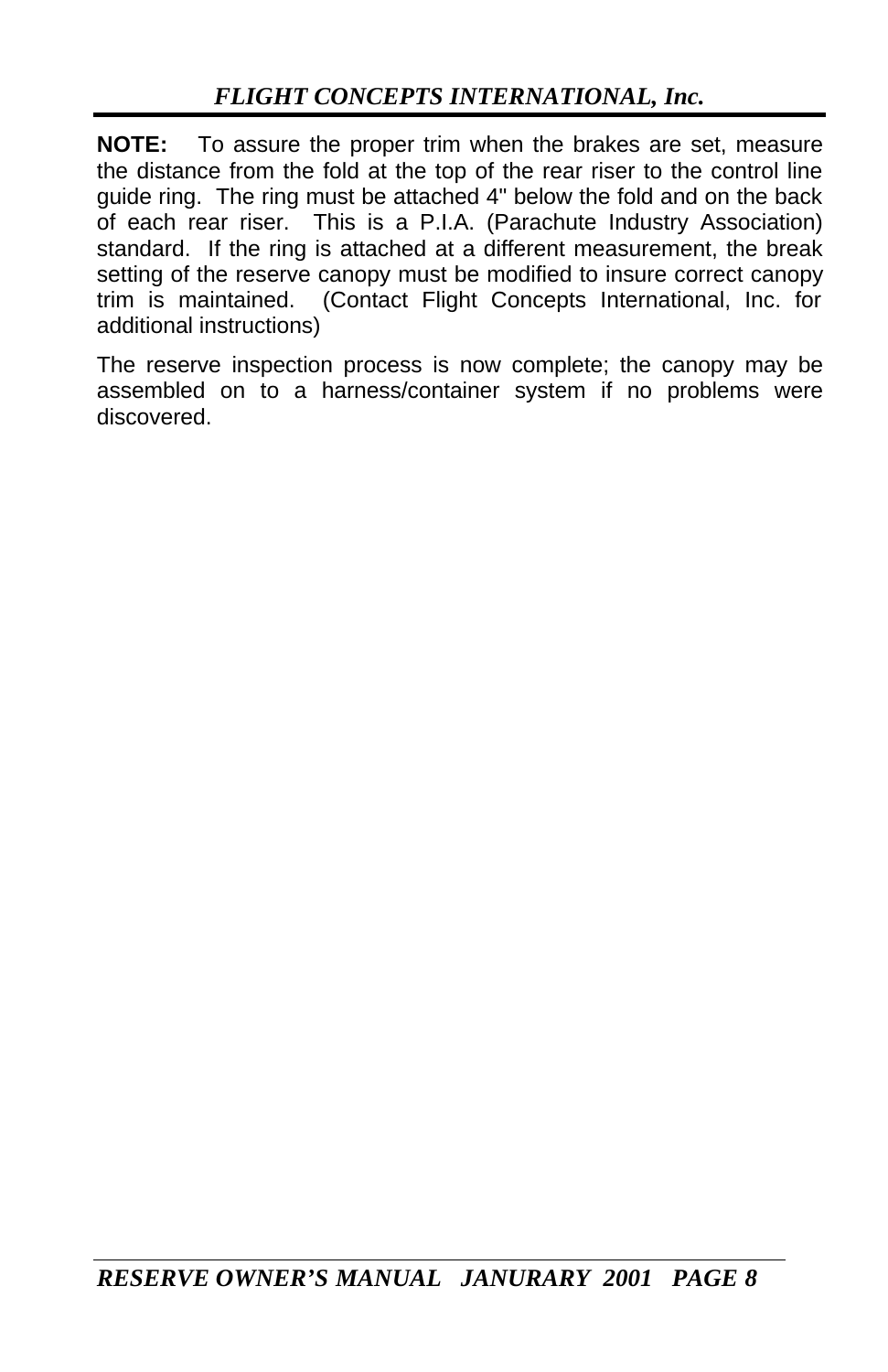## **FCI RESERVE CANOPY SPECIFICATIONS AND PERFORMANCE DATA**

| <b>MODEL</b>                                     | <b>FCI</b><br>130-R* | Cricket<br>145-R* | Firelite<br>$170-R$ | Maverick<br>$200-R$ | Fury<br>220-R | Sharpchuter<br>245-R |
|--------------------------------------------------|----------------------|-------------------|---------------------|---------------------|---------------|----------------------|
| SIZE (SQ. FT.)                                   | 130                  | 145               | 170                 | 200                 | 220           | 245                  |
| MRMSW (LB.)**                                    | 156                  | 176               | 206                 | 240                 | 254           | 254                  |
| SPAN (FT.)                                       | 16.2                 | 17.3              | 19.0                | 21.3                | 21.3          | 23.6                 |
| CHORD (FT.)                                      | 7.8                  | 8.5               | 9.0                 | 9.0                 | 10.4          | 10.5                 |
| <b>ASPECT RATIO</b>                              | 2.1                  | 2.0               | 2.1                 | 2.4                 | 2.0           | 2.4                  |
| WEIGHT (LB.)                                     | 5.0                  | 6.0               | 6.3                 | 6.8                 | 7.5           | 7.8                  |
| <b>ESTIMATED</b><br>PACK VOLUME<br>$(in^{3})***$ | 294                  | 342               | 366                 | 417                 | 423           | 440                  |

These Flight Concepts International, Inc. Reserve canopies meet or exceed all of the tests specified by SAE Aerospace Standard 8015-A, and are approved for Category "B" under the FAA TSO C-23c. (For additional information about these standards contact Flight Concepts International, Inc).

These Flight Concepts International, Inc Reserve canopies meet or exceed all of the tests specified by SAE Aerospace Standard 8015-A, and are approved for Category "A" under the FAA TSO C-23c. (For additional information about these standards contact Flight Concepts International, Inc)

Manufacturer's Recommended Maximum Suspended Weight (defined as: Jumper + Clothing + Equipment) jumping in near perfect conditions.

\*\*\* With 725 lb. Micro line.

The fabric type for all models is: F-111 (1.1 oz Nylon Ripstop, 0-3 CFM) There are two line type options, they are: 725 lb. Microline or 525lb. Dacron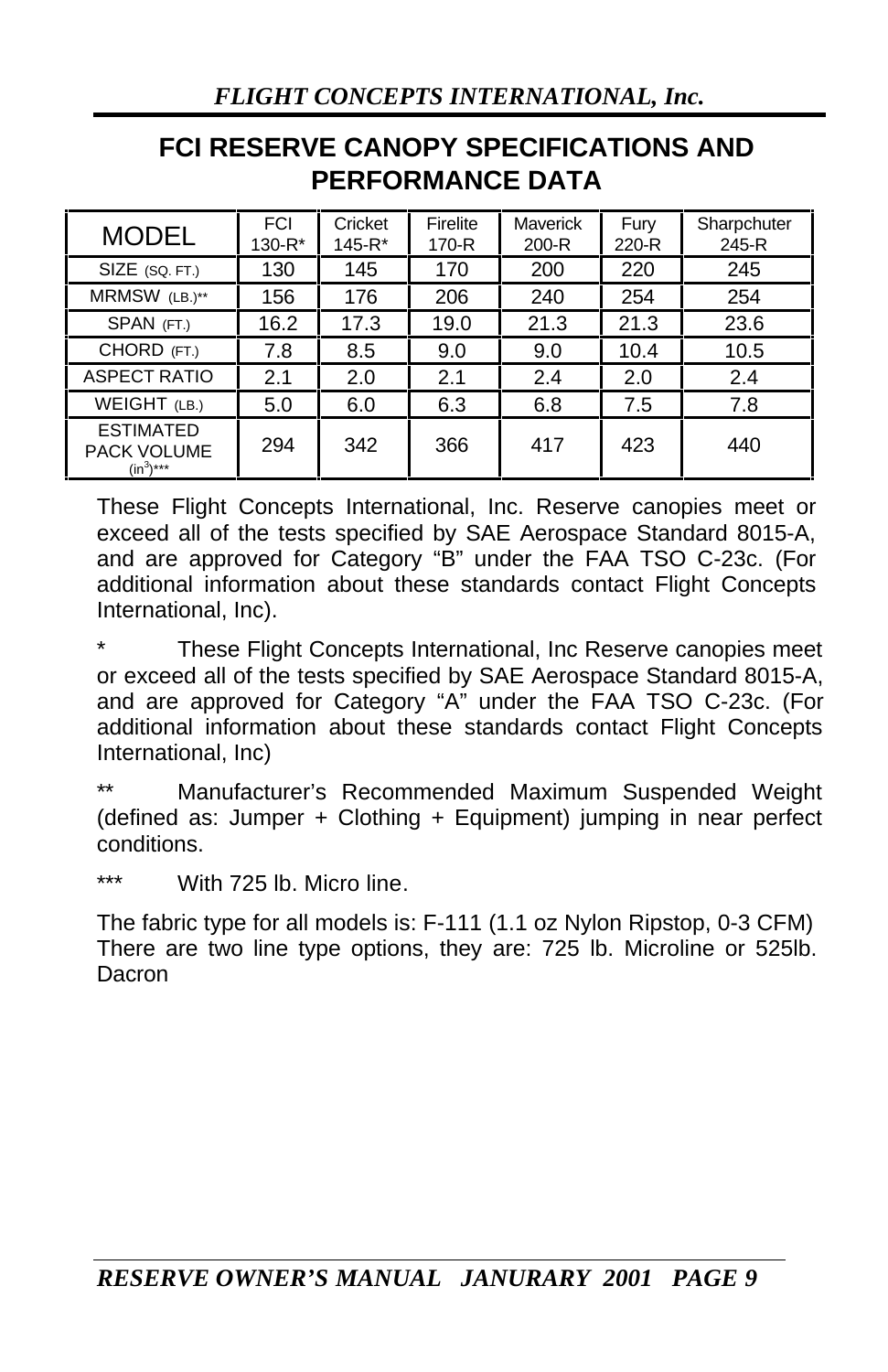| <b>MODEL</b>              | <b>FCI</b><br>$130 - R^*$ | Cricket<br>$145 - R*$ | Firelite<br>170-R | <b>Maverick</b><br>200-R | Fury<br>220-R | Sharpchuter<br>245-R |
|---------------------------|---------------------------|-----------------------|-------------------|--------------------------|---------------|----------------------|
| TOTAL "A" LINE<br>LENGTH  | 101.5                     | 110.5                 | 113.5             | 133.5                    | 127.3         | 131.3                |
| A TO B                    | 2.5                       | 3.0                   | 4.5               | 4.5                      | 5.0           | 5.0                  |
| A TO C                    | 6.5                       | 9.5                   | 10.5              | 10.5                     | 12.3          | 12.3                 |
| A TO D                    | 17.5                      | 19.0                  | 20.5              | 20.5                     | 23.5          | 23.5                 |
| A TO TAIL<br>w/Brakes set | 21.0                      | 15.5                  | 19.5              | 15.0                     | 22.3          | 22.3                 |

## **TRIM SPECIFICATIONS** (in inches)

The line differential specifications in this chart are given under the condition that all four connector links are anchored at the same point, and that the control line guide rings on the reserve rear risers are 4" below the upper fold at the end of the riser.

These dimensions can be verified (See Figure 1.) by placing the "B", "C", and "D" line groups, and the control lines on top of the "A" line group.



Figure 1.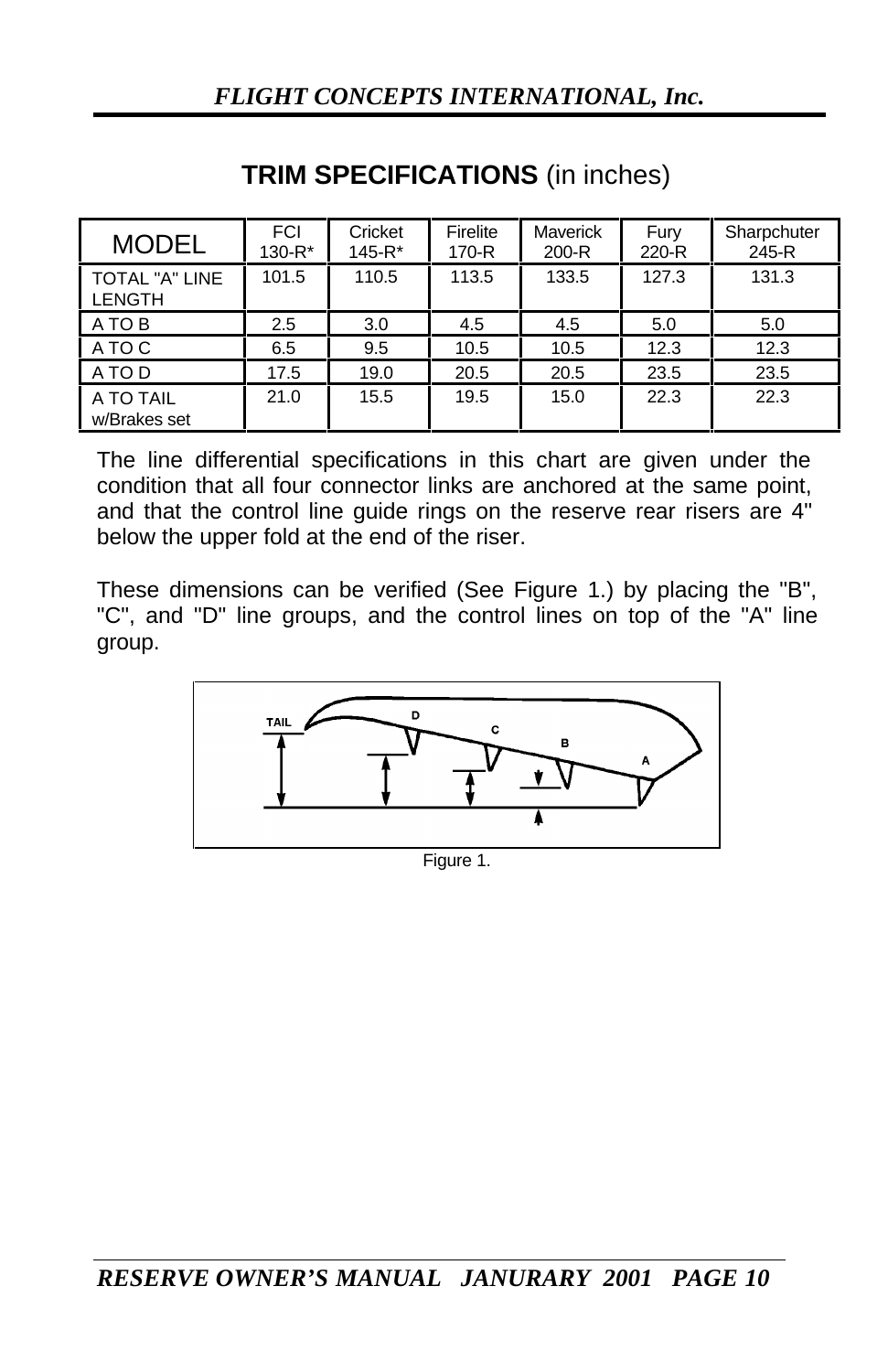## **ASSEMBLY INSTRUCTIONS**

**NOTE: THE ASSEMBLY OF A FCI, INC. RESERVE CANOPY TO A PARACHUTE HARNESS/CONTAINER SYSTEM CAN ONLY BE DONE BY THE MANUFACTURER OR AN FAA CERTIFIED SENIOR OR MASTER PARACHUTE RIGGER. ADDITIONALLY, TO INSURE THE CORRECTNESS OF THE ASSEMBLY PROCEDURE, THESE ASSEMBLY INSTRUCTIONS MUST BE FOLLOWED EXACTLY.**

STEP 1.) Complete the inspection of the reserve canopy as described in the "INSPECTION INSTRUCTIONS" section of this manual.

STEP 2.) Hang the reserve canopy from its tail or lay it on its left side. (See Figure 1.)



*RESERVE OWNER'S MANUAL JANURARY 2001 PAGE 11*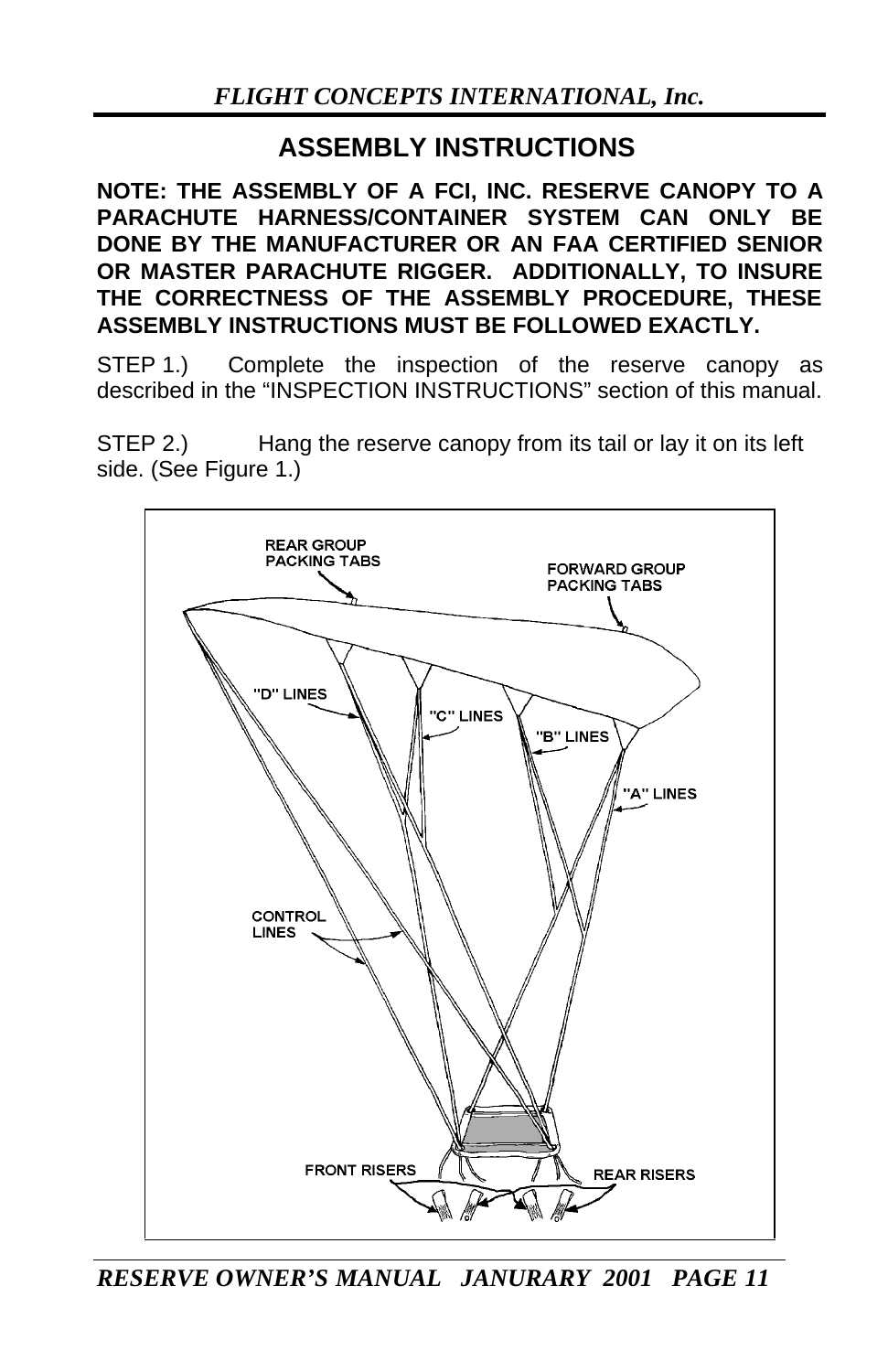Figure 1.

STEP 3.) Attach the canopy line groups to the correct reserve risers of the harness/container system by folding the loop of the reserve risers (to the inside) to the interior width of the connector link. (See Figure 2.)

Insure the barrels of the connector links are facing to the inboard side of the reserve risers. There are two steps to tighten the barrels. First. finger tighten the barrels of connector links, then tighten the barrels an additional one-quarter (1/4) turn using a 3/8" wrench. **WARNING!** Do not over tighten the connector links.

STEP 4.) Route the canopy control lines through to the control line guide rings. (See Figure 3.) **WARNING!** The control lines must pass directly through their respective control line guide-rings on the back of the rear risers.





STEP 5.) Attach the toggles to the control lines at the mark set at the factory using the harness/container system instructions provided by the manufacturer. If there are no instructions for attaching the toggles to the control lines, use the instructions in the "TOGGLE ASSEMBLY INSTRUCTIONS" section of this manual.

STEP 6.) Conduct a "continuity check" to insure that the line groups are not twisted, and that the control lines are routed directly from the trailing edge of the canopy through the correct rear grommets of the slider. **WARNING!** The control lines must not pass under, through or around any of the suspension line groups.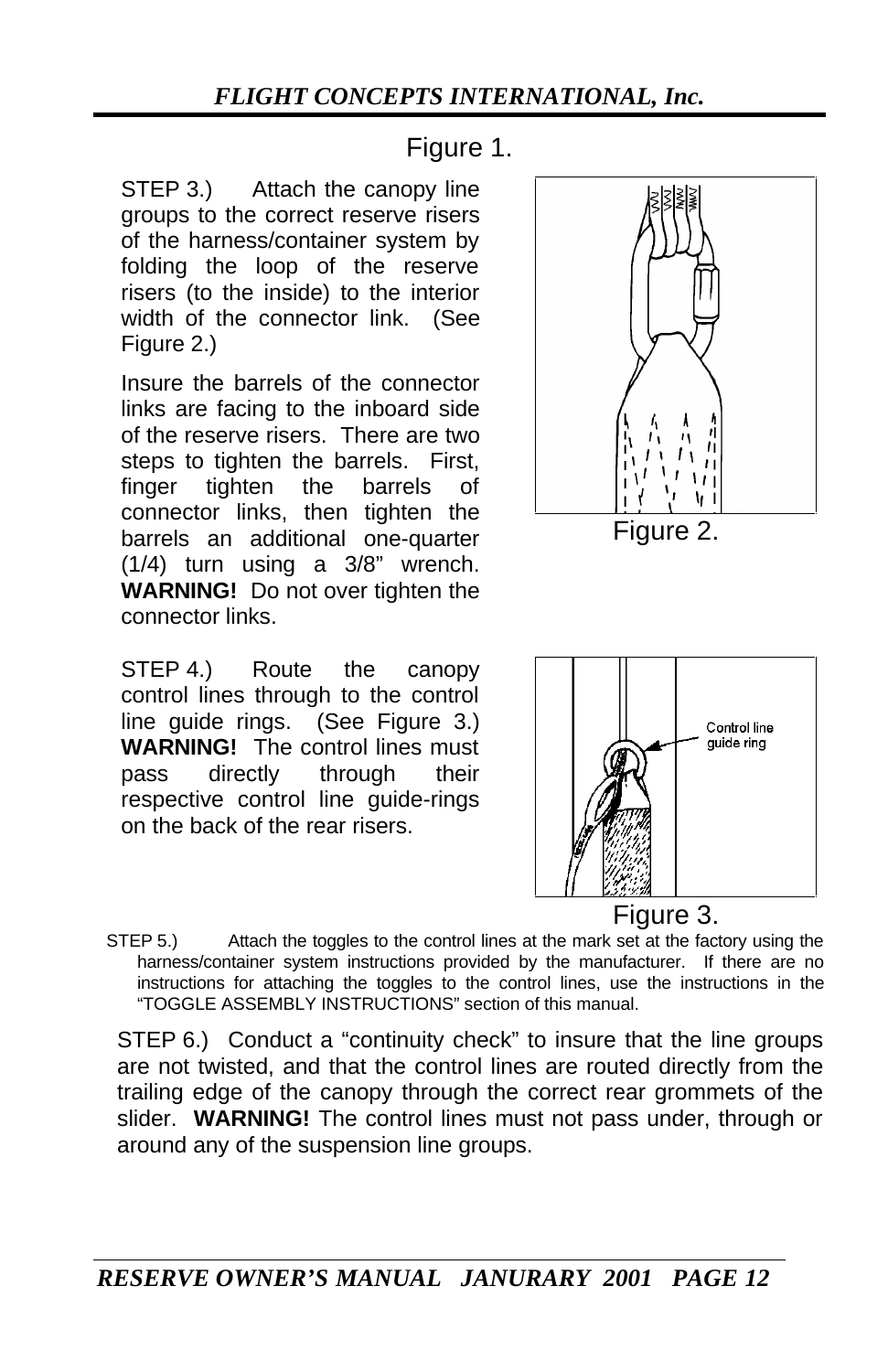## **TOGGLE ASSEMBLY INSTRUCTIONS**

Step 1.) Pass the control line through the grommet of the toggle

Step 2.) Form a bite in the control line at the mark set at the factory. (See Figure 4)



Figure 4.

Step 3.) Form a loop for the toggle by tying an overhand knot (using the instructions in the Parachute Manual by Dan Poynter) approximately one and one-quarter inch (1-1/4") from the factory mark. (See Figure 5)

Step 4.) Fingertrap the running the end back into the control line.

Step 5.) Insert the bottom of the toggle into the loop and pull the toggle through the loop until the knot passes through the grommet in the toggle. (See Figure 6)



Figure 5.



Figure 6.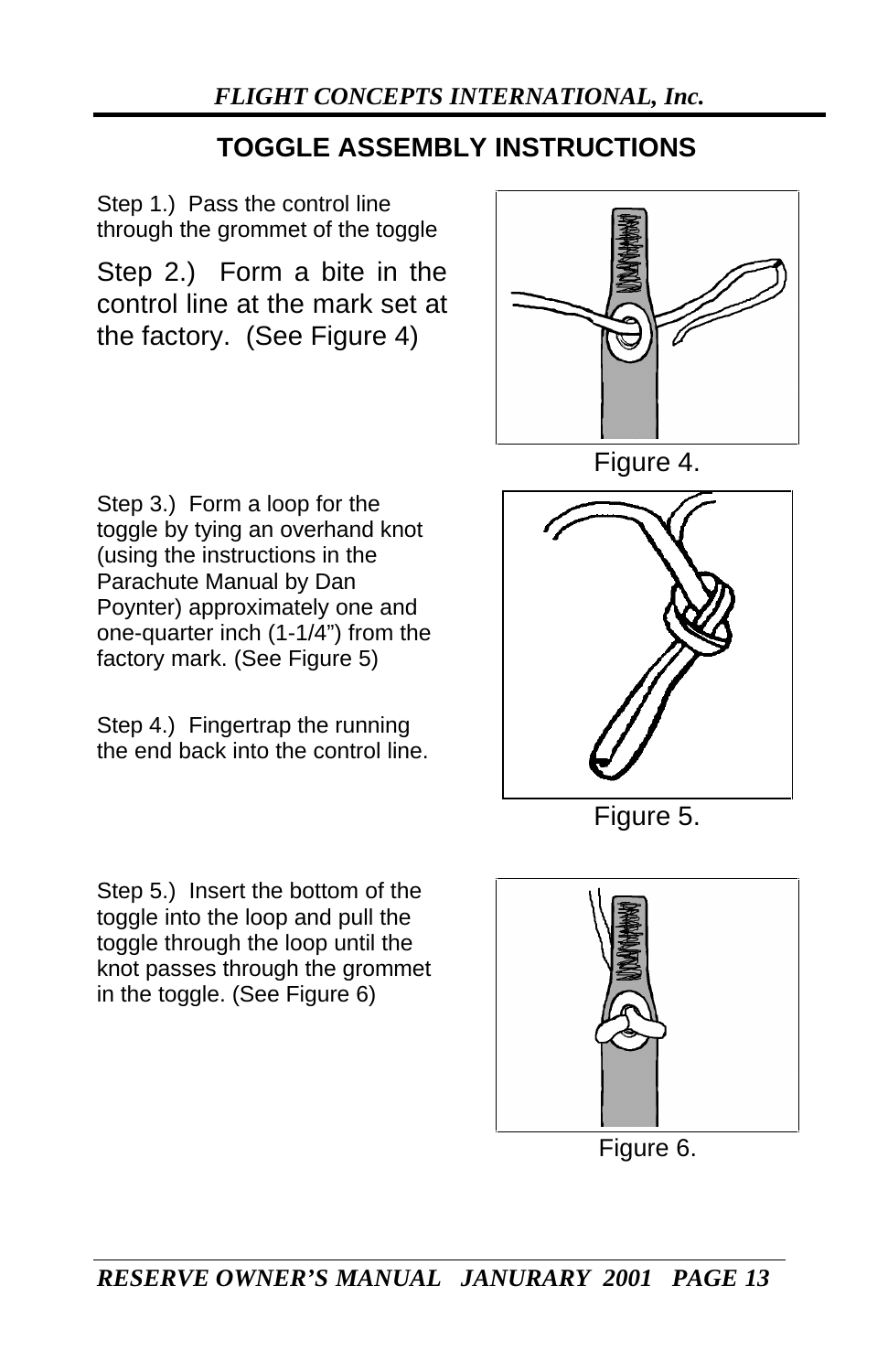## **PACKING INSTRUCTIONS**

NOTE: THE PACKING OF AN FCI, INC. RESERVE CANOPY INTO A PARACHUTE HARNESS/CONTAINER SYSTEM CAN ONLY BE DONE BY THE MANUFACTURER OR AN FAA CERTIFIED SENIOR OR MASTER PARACHUTE RIGGER. ADDITIONALLY, TO INSURE THE CANOPY IS PACKED CORRECTLY, THESE PACKING INSTRUCTIONS MUST BE FOLLOWED EXACTLY.

Step 1.) After inspecting and assembling the Flight Concepts International Reserve canopy and the harness/container system, lay the canopy out on a smooth clean floor on its left side. (See Figure 7.) The harness must be placed facing down, with the top toward canopy. Clear all seven cells at the leading edge (nose) of the canopy. Insure that the top mid-seams of each of the cells are even with one another and lying flat from nose to tail.



Figure 7.

Step 2.) Clear the control lines. Insure the control lines pass directly from the trailing edge of the canopy, through the correct grommets in the

*RESERVE OWNER'S MANUAL JANURARY 2001 PAGE 14*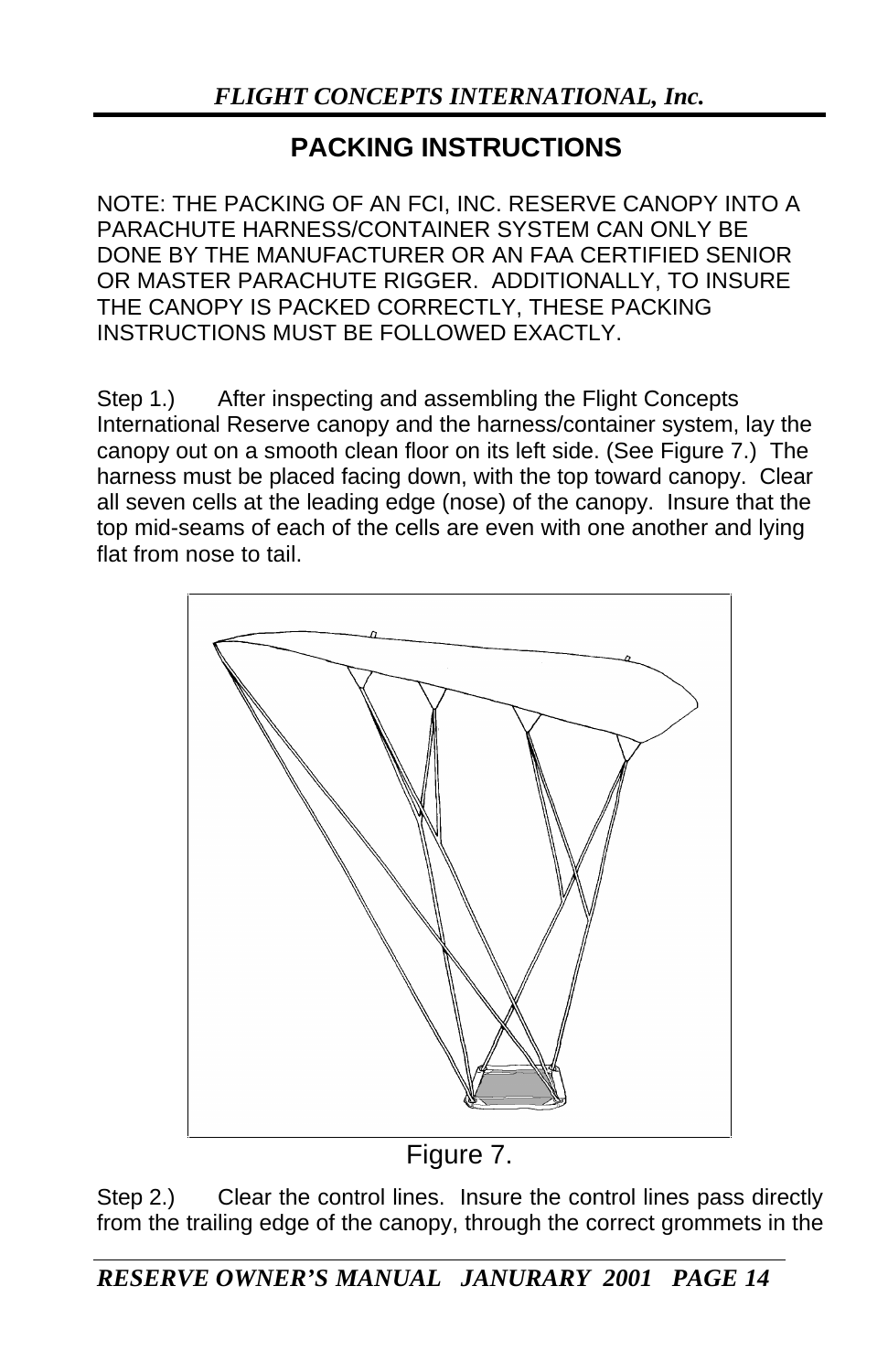slider, and directly through the control line guide rings. WARNING! The control lines must not pass under, through, or around any of the suspension line groups.

Step 3.) Insure the suspension line groups are routed correctly through the slider grommets to their respective connector links, and are placed on the link correctly. **WARNING!** The suspension line groups must not pass under, through, or around any of the other suspension line groups. Each time the reserve canopy is packed, insure that each connector link is tightened correctly.

Step 4.) Set the brakes by pulling the control line down through the guide ring until the brake loop "cat-eye" just passes through the guide ring. (See Figure 8.)

Step 5.) Insert the stiffened upper portion of the control toggle through the loop and pull the control line back up tightly against the ring guide. (See Figure 9.) "S" fold the remaining break line next to the control toggle and stow it in the Velcro loop provided. Mate the Velcro on the control toggle with the Velcro on the reserve riser.



Figure 9.

Insure both deployment brakes are set before continuing the pack-job. **NOTE:** It is considered good practice to tack the toggle to the riser with one turn of seal thread. This may prevent a premature brake release during the reserve deployment. Most modern reserve risers are equipped with Velcro for the control toggle. If the reserve risers do not have any Velcro, install an additional tack at the bottom of the control toggle. Tack only the bottom layer of the control toggle to the reserve riser using one turn of seal thread.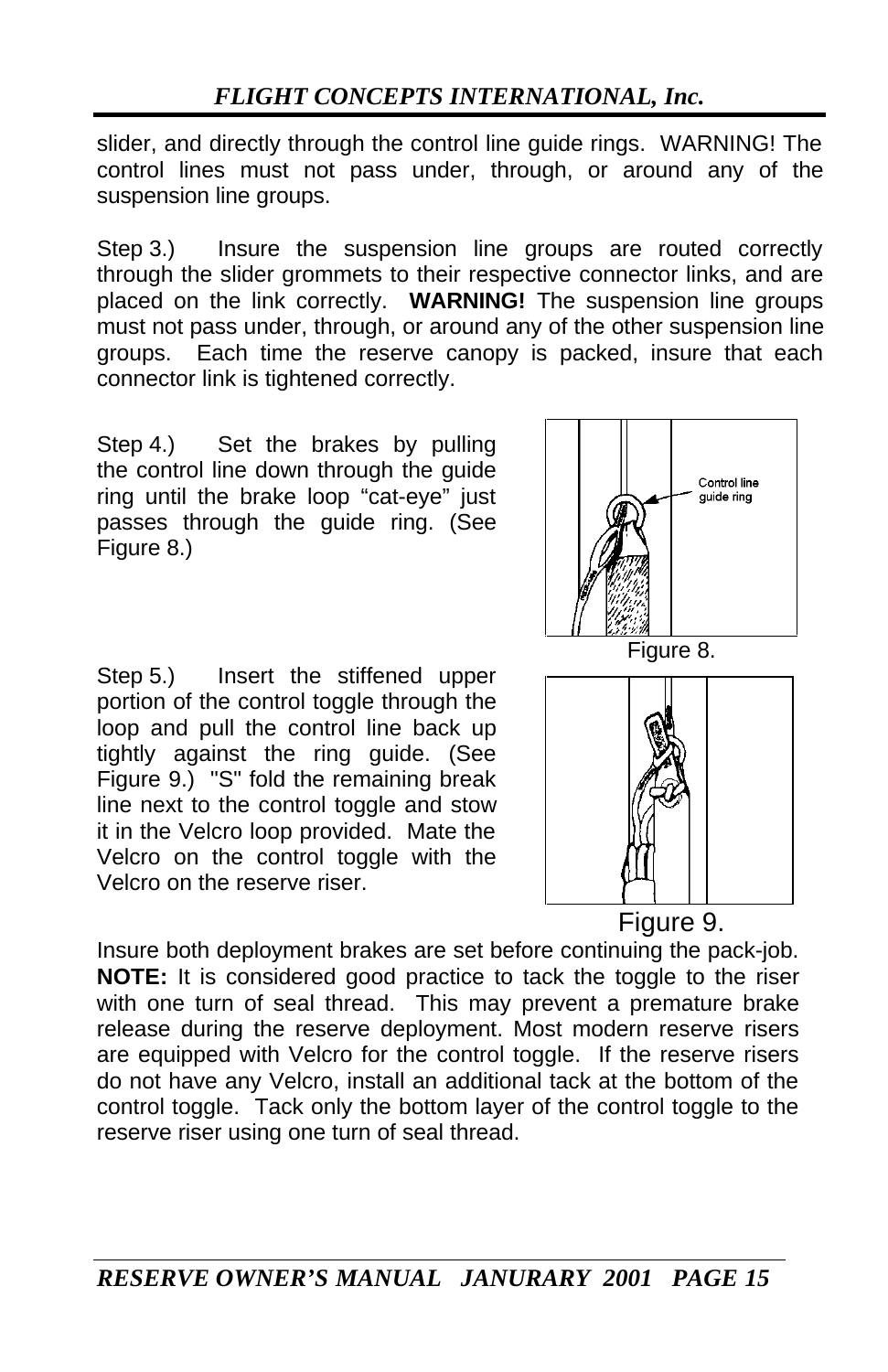Step 6.) Anchor the harness /container system and apply tension to the lines. Step between the right and left line groups and grasp the right line groups in the right hand and the left line groups in the left hand. Push the slider toward the canopy, and walk forward. Pick up the canopy by the suspension lines and allow it to hang downward (See Figure 10.) Push the slider up as far as it will go until each slider grommet comes to its respective slider stop. **NOTE:** The slider stops mounted on the "C" flares are somewhat further from the connector links than the slider stops mounted on the "A" flares. This is normal.

Step 7.) Step out from between the line groups and hold them in one hand. Clear the bottom seams of each cell with the "knife edge" of the hand. (See Figure 11.) This must be done between the "A", "B", "C", and "D" line groups. Clear the four seams of each cell to the left and right. After all the seams are cleared on each side of the canopy, clear the trailing edge between the control lines. Figure 11.



Figure 10.

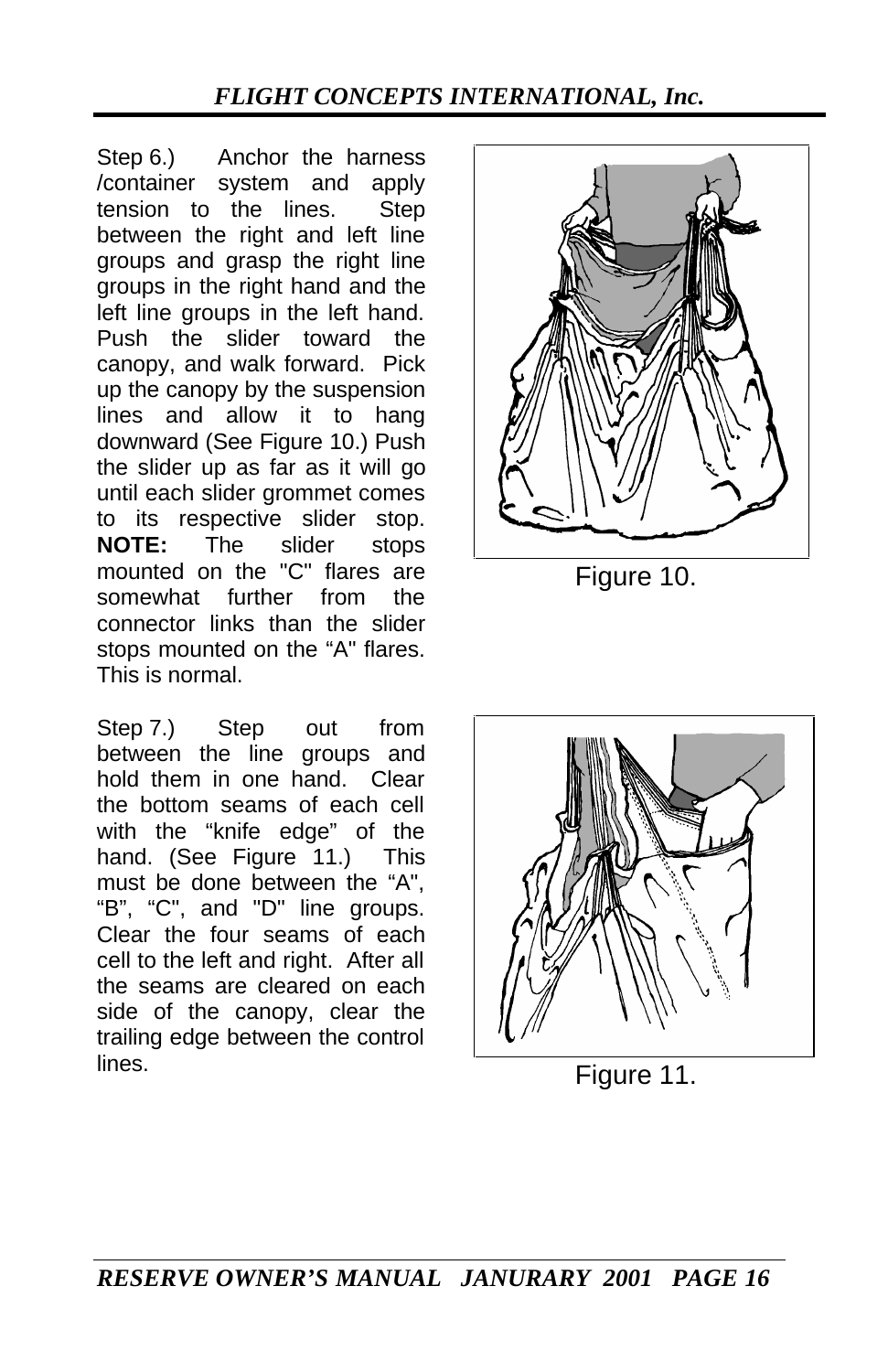**NOTE:** Figure 12. is a graphic representation of what the canopy folds should look like when Step 7 is done correctly. The bottom surface of the canopy and the control lines will be symmetric. Clear all seven cells at the nose and insure the canopy is facing back toward the harness/container system.



Step 8.) Place the trailing edge of center cell (indicated by the Data-panel) under the thumb and lift the canopy. (See Figure 13.)



Figure 13.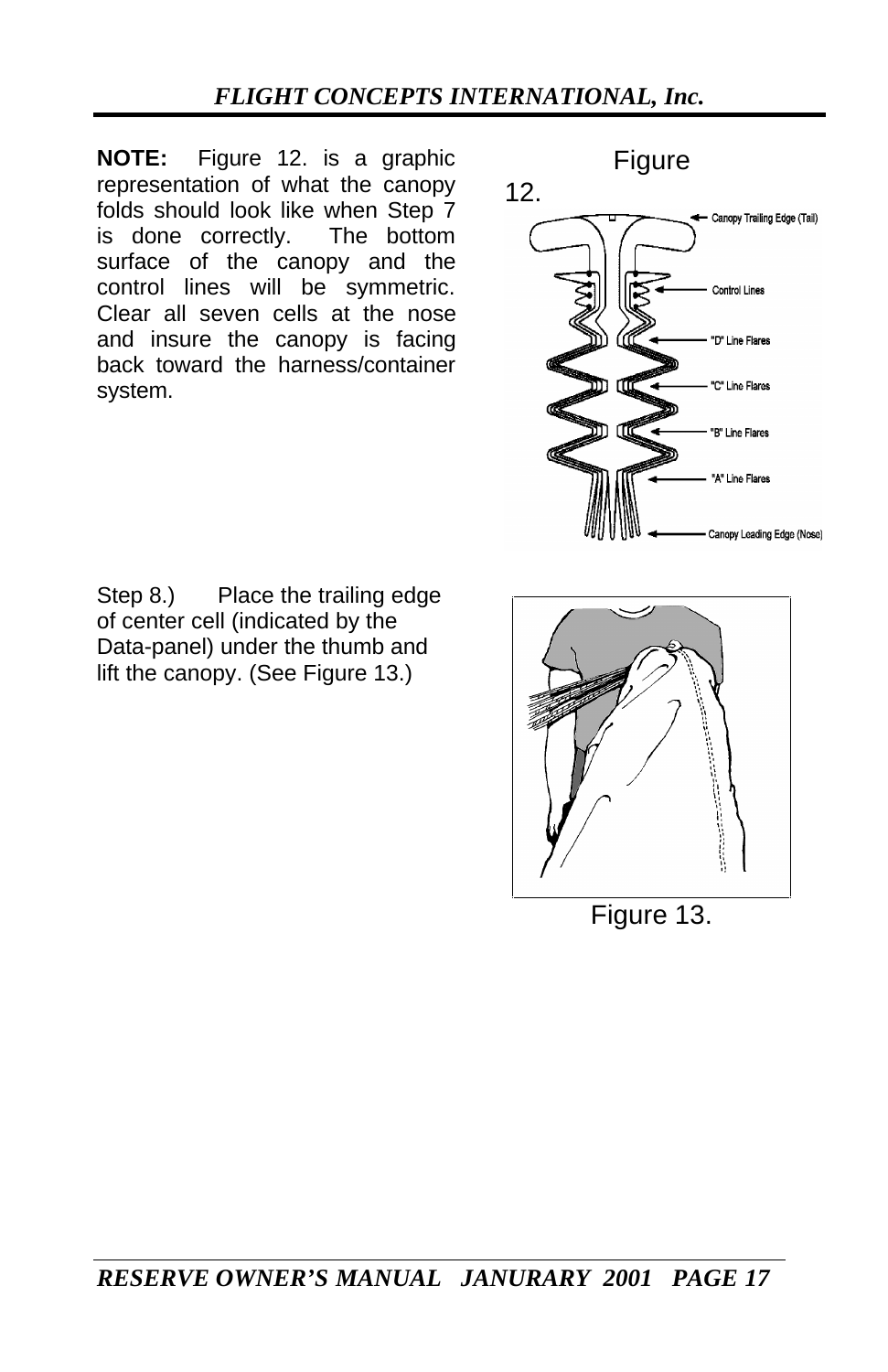Step 9.) Gather the leading edge of the canopy together with the other hand approximately 12 inches form the top skin trailing edge. (See Figure 14.)



Figure 14.

Step 10.) Maintain the grip on the canopy and gently swing the canopy outward and away. Place the canopy on the floor and apply tension to the lines. **NOTE:** If the canopy is placed on the floor with a twisting motion, it will not spread out evenly. Insure the nose is facing downward toward the floor. The center seam of the center cell (indicated by the data panel) should be in the center of the canopy bundle. (See Figure 15.)

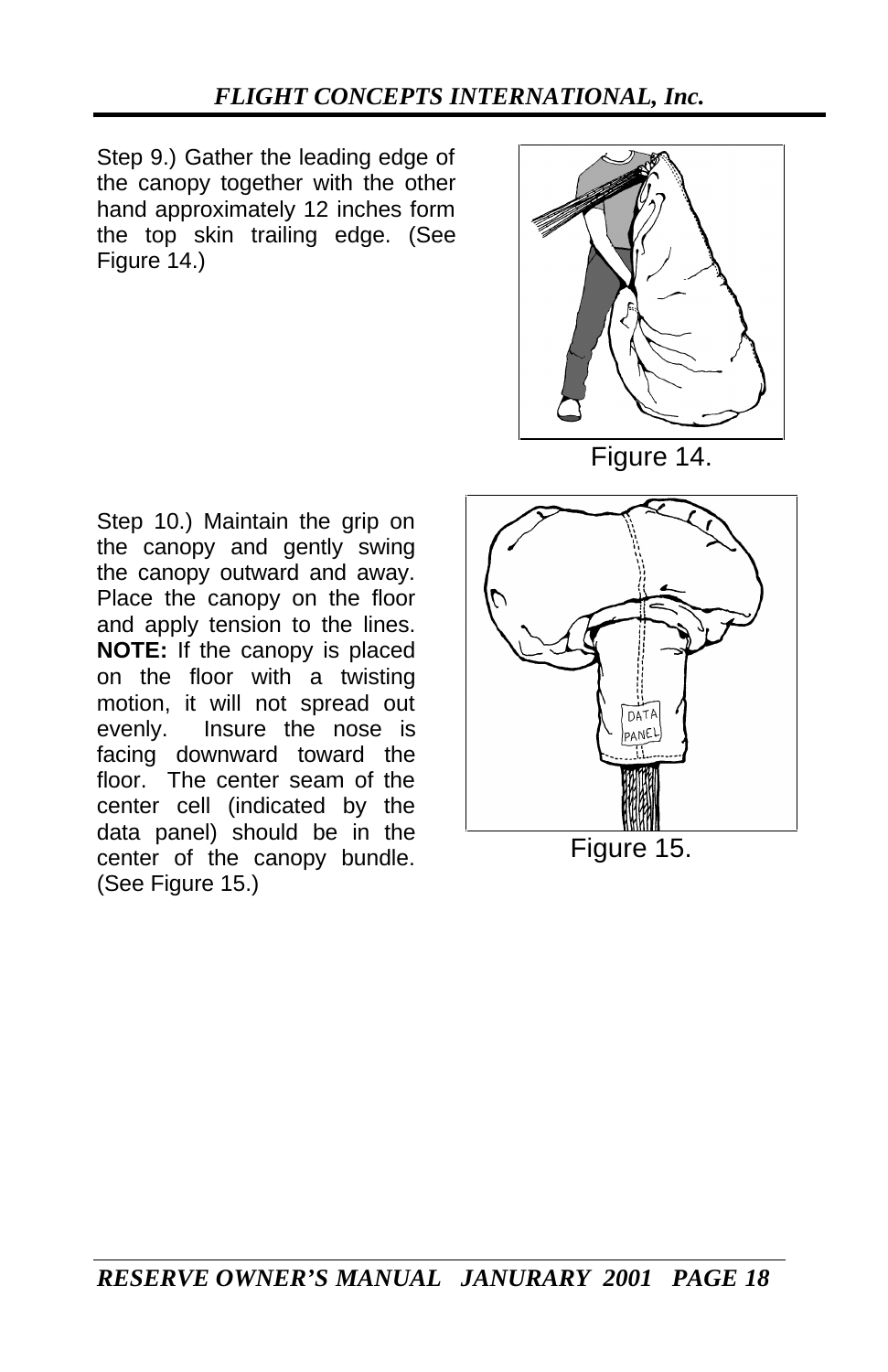Step 11.) Kneel on the trailing edge of the center cell of the canopy and center the middle seam of the center cell in the middle of the canopy bundle. "Cocoon" fold the bundle by spreading the center cell of the reserve canopy to the approximate width of the reserve free-bag and tuck the outer edges of the material under the bundle. (See Figure 16.) Prepare the free-bag in accordance with the manufacture's instructions supplied with harness/container system.



Fold the reserve canopy and place it into the free-bag in accordance with the harness/container manufacture's instructions. Use the harness/container manufacture's instructions for the rest of the pack-job.

**WARNING!** It is very important that the locking stows on the reserve free-bag be stowed correctly. If the locking stows are loose, the reserve suspension lines may strip out of the free-bag stow pouch prematurely. This is known as the "Table-cloth trick" effect, and could leave the reserve canopy in the container.

Step 12.) After the pack-job is completed, **COUNT YOUR TOOLS!** Account for any and all temporary pins and pull-up cords. Seal the container with a rigger's seal and log the pack job in accordance with FAA Regulations. Insure that all the necessary information is reported on the Packing Data Card.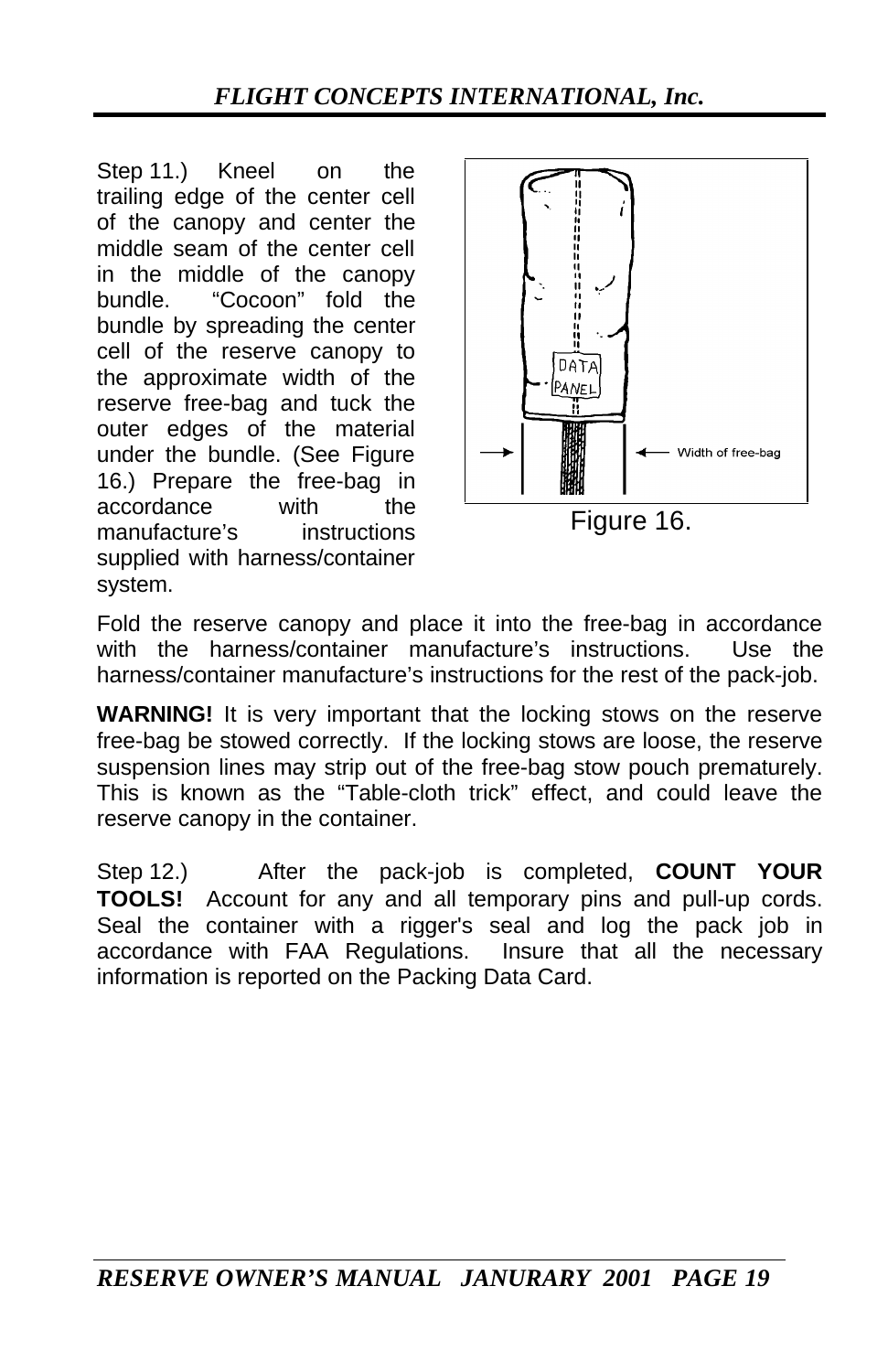## **REPAIR INSTRUCTIONS**

1. Minor repairs may be made to an Flight Concepts International, Inc. Reserve canopy by an FAA certificated Senior or Master Parachute Rigger provided that the repairs are completed with the same type of materials used in the original manufacture, and the quality of workmanship is comparable to that displayed in the original construction of the canopy. Any damage to the fabric of the topskin, bottomskin, ribs, or slider must be repaired using a "proper patch" (also called a rigger's patch). For detailed instructions on most types of patches, refer to THE PARACHUTE MANUAL by Dan Poynter. The use of Ripstop tape or any material, which includes gum or other adhesive, is **NOT** acceptable. Stitching on patch repairs should be 6 to 9 stitches per inch, using nylon "E" thread. The following repairs are considered major repairs, and must be accomplished by a certificated FAA Master Rigger, or by the manufacturer:

- (a) Any panel replacement
- (b) Any line replacement
- (c) Any patch larger than ten inches by ten inches (square)

2. If a slider is damaged around the area of one of the grommets, it is advisable to replace the slider rather than repair it. A damaged slider grommet may be replaced only if the grommet can be removed without damaging the reinforcing tape fabric around it. The replacement must be a #8 brass rolled-rim spur grommet. No other type of grommet is acceptable. Occasionally a grommet will sustain minor damage to its inside surface when it strikes a connector link. If a scar or burr results, it may be repaired with very fine sandpaper or emery cloth, then the inside of the grommet must be polished to its original smoothness. Any roughness on the inner surface of the grommet could slow the deployment of the canopy and/or damage the lines.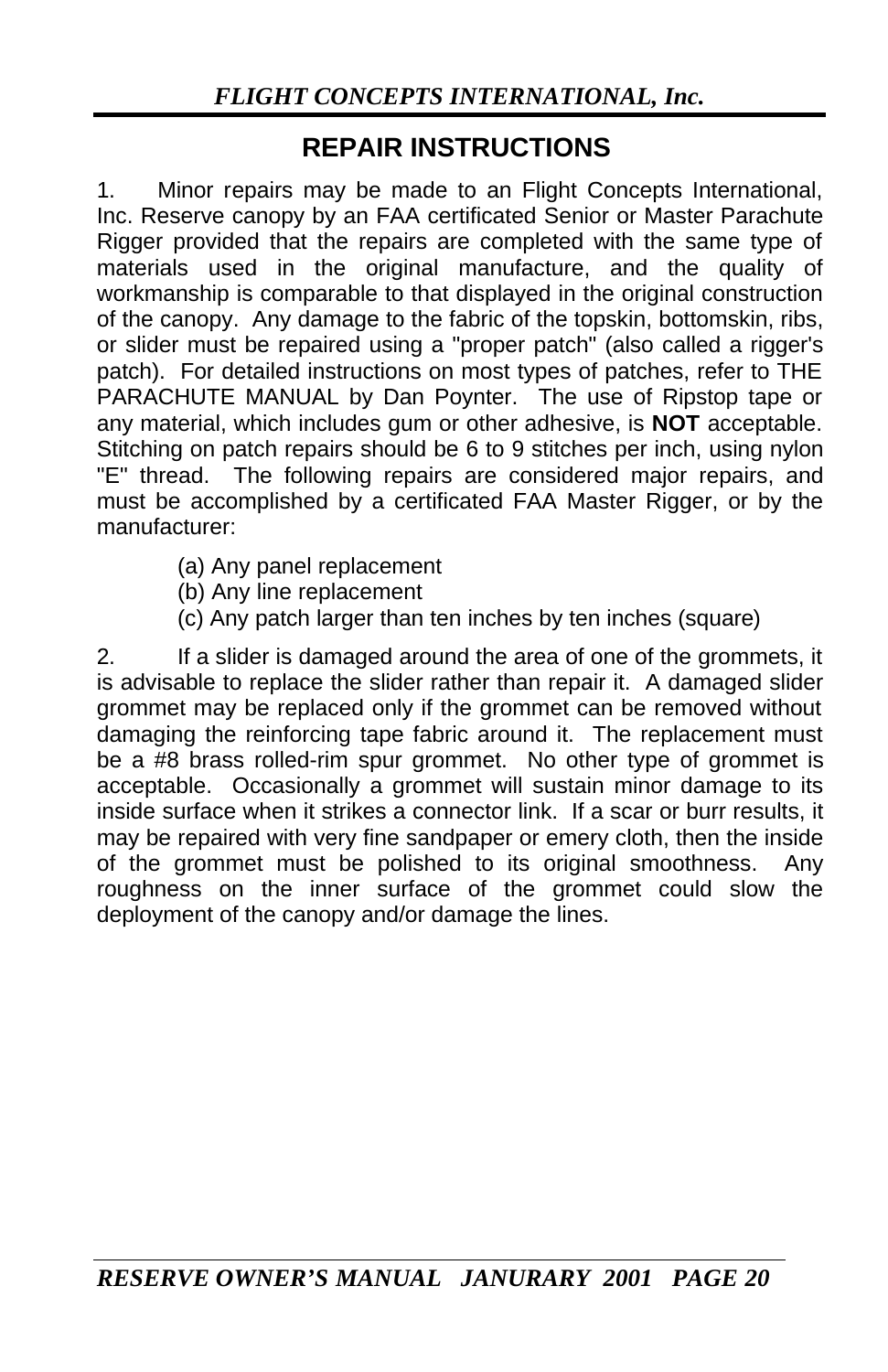## **REPAIR MATERIALS AND REPLACEMENT PARTS**

Repair materials and replacement parts for any Flight Concepts International-Reserve are available from Flight Concepts International, Inc. and are normally shipped the same day as they are ordered, by United Parcel Service, C.O.D. cash. These items include:

1.1 oz. Ripstop canopy fabric

525lb. Dacron Line, 900lb. Dacron Line, 725lb. Micro Line, 1000lb. Micro Line

Assorted tapes and webbing

Nylon "E" thread

**Sliders** 

Slider Grommets

Connector Links

For additional information concerning parts, repairs, prices, and delivery times, contact our Customer Service Department at (770) 279-7733, Monday through Thursday between 6:00 am and 4:00 p.m. Eastern Time.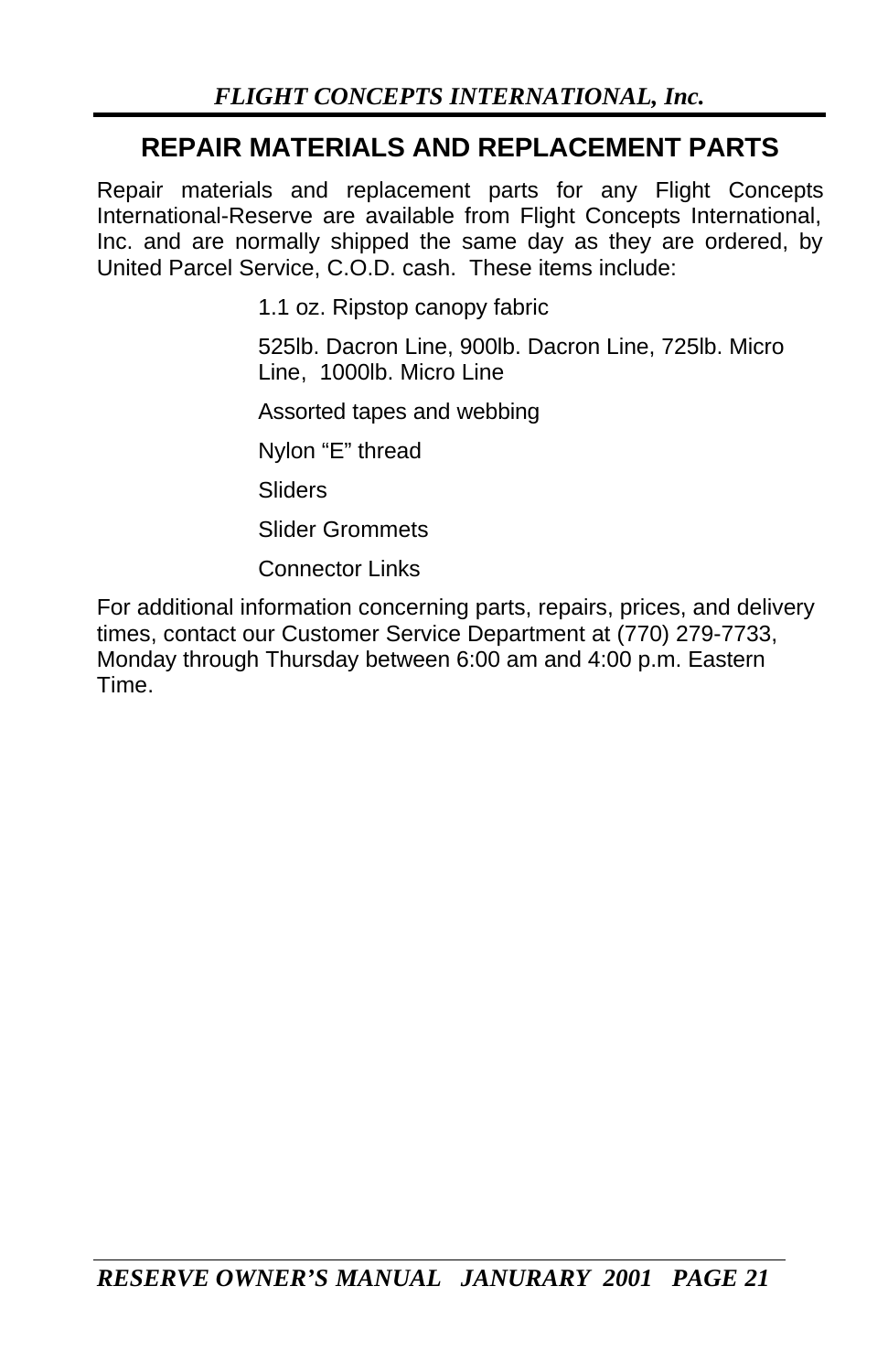## **OPERATING INSTRUCTIONS**

1. Although it is not always possible in an emergency situation, it is desirable to have a good "face to earth" body position for the deployment of a reserve parachute. It is considered ideal to be slightly head high during and just after pilot-chute activation. This allows the pilot-chute to be swept off the back of the jumper by the relative wind as quickly as possible. During the rest of deployment, try to keep your shoulders as level as possible to help keep the left and right line groups loading evenly during deployment.

2. As the opening canopy pulls you head high; visually check the canopy to insure that the deployment is complete. Grasp the control toggles and pull them down sharply to release the brakes. If there is an end cell closure, or if the slider has not come all the way down the lines to the connector links, pump the control toggles by pulling them downward and returning them to full flight. This usually clears any end cell closure and/or brings the slider down. Repeat if necessary.

3. As soon as possible after releasing the brakes (if time and altitude permit), find the stall point of the canopy by pulling down the toggles slowly until you feel the canopy stop flying and start to "fall off" backwards. (Recover from the stall by smoothly bringing the toggles back up to shoulder level.)

4. A properly deployed and functioning canopy can be controlled with the control toggles by simply pulling down on the right toggle to turn right or pulling down on the left toggle to turn left. As long as one toggle is pulled down further than the other toggle the canopy will continue to turn in the direction of the lowest toggle. The further the toggle is pulled down, the faster the turn will be. Stalls and turns should be executed only when altitude permits time to recover from the maneuver and altitude to perform a smooth, controlled final approach and landing. WARNING! No stalls below 500 feet, and no turns should be done below 200 feet. (Except for minor course corrections on final approach.)

5. A soft landing can usually be made by landing into the wind, and using a "Flaring Technique". This procedure is accomplished by pulling both control toggles downward smoothly to the full brake position just before landing. (Full brake position is usually with the toggles just above the stall point.) With the canopy facing into the wind and at full flight (toggles up as far as you can reach) start the flare when your feet are approximately 10-12 feet off the ground (depending upon the speed of the wind) smoothly bring the toggles down to the full brake position. When this is done correctly, the canopy will immediately change its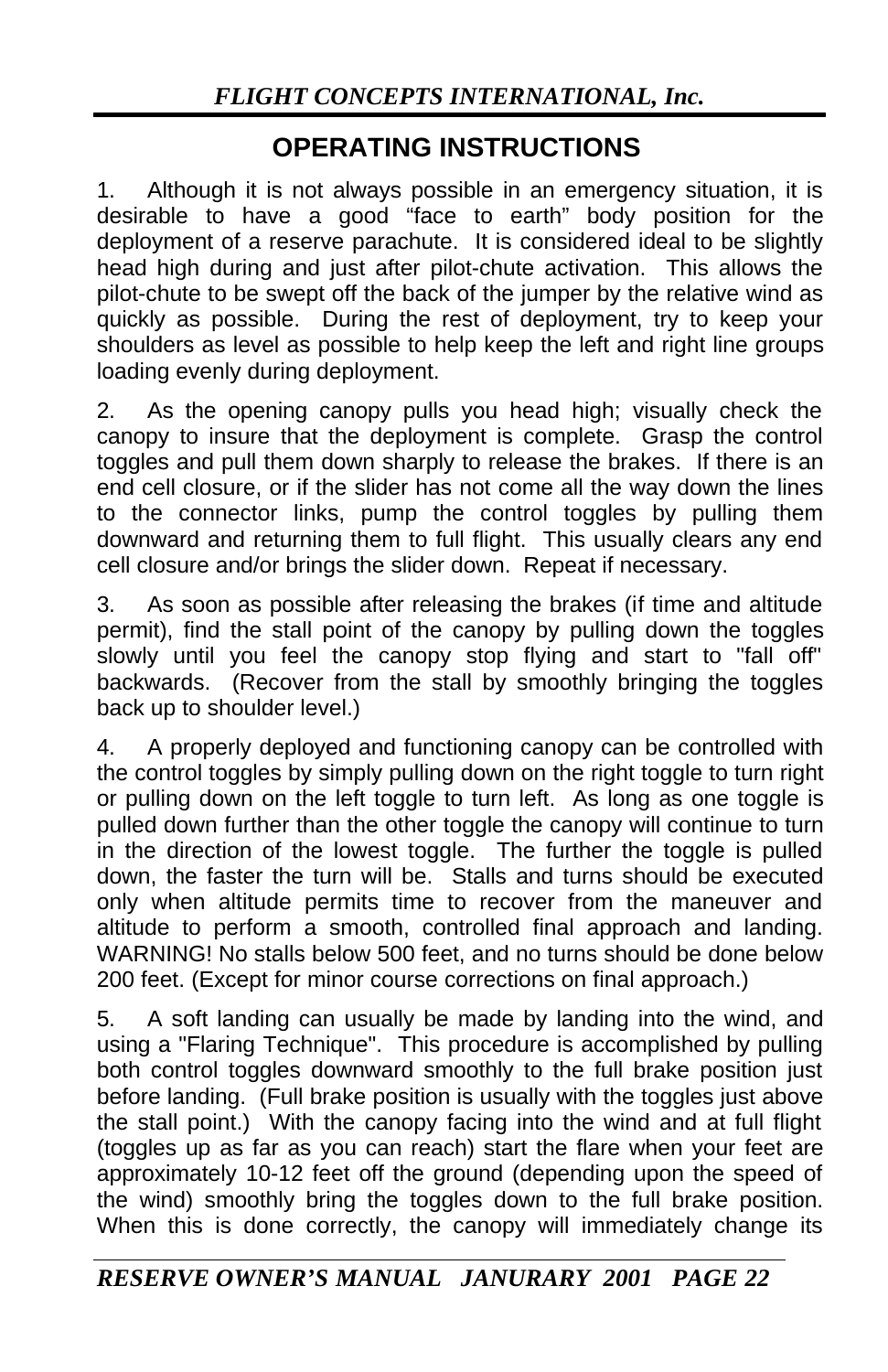angle of attack and this flattening of its angle of attack will allow for a very soft landing.

6. Varying wind speeds and other weather conditions may dictate variations of this technique. When in no wind conditions, it may be helpful to start the flare about six feet higher and then bring the toggles down just slightly slower, thus allowing the canopy more time to slow it's forward speed before landing. In higher wind conditions it may not be necessary to bring the toggles down quite as far to produce a flared landing.

7. If an emergency situation has left you with no time to release the brakes, it is possible to control the canopy by pulling down on the rear risers. The canopy will turn in the direction of the riser being pulled downward. However, you must be very cautious when attempting a flared landing with the rear risers, particularly when the brakes are still set. WARNING! A riser flare can produce a very sudden stall, and it only takes a few inches of pulling to cause a stall! For this reason, the rear riser-flare should only be attempted in an emergency situation.

8. After landing, the canopy will normally collapse if there is little or no wind. However, if the wind is strong, there still exists the danger of being dragged by the inflated canopy. If you are landing in strong winds, release one of the toggles immediately upon landing, and pull the other toggle (hand over hand if necessary) until the canopy has collapsed.

9. Avoid landing downwind of trees or large buildings. Large ground objects produce turbulence which can be dangerous to a parachutist on final approach. It is considered good practice to fly your canopy at quarter-brakes if you expect to encounter turbulence.

## **CANOPY CARE**

These suggestions have been provided to help you prolong the life of your parachuting equipment.

1. Avoid dragging any part of the parachute across the ground. Do not pack on rough surfaces, such as concrete.

2. Do not leave the canopy exposed in the sun any longer than is absolutely necessary.

3. Do not wash the canopy. Over time it will increase the porosity, which will reduce the performance of the parachute. If it is necessary to remove grease spots, or any other type of stains, use mineral spirits on small areas.